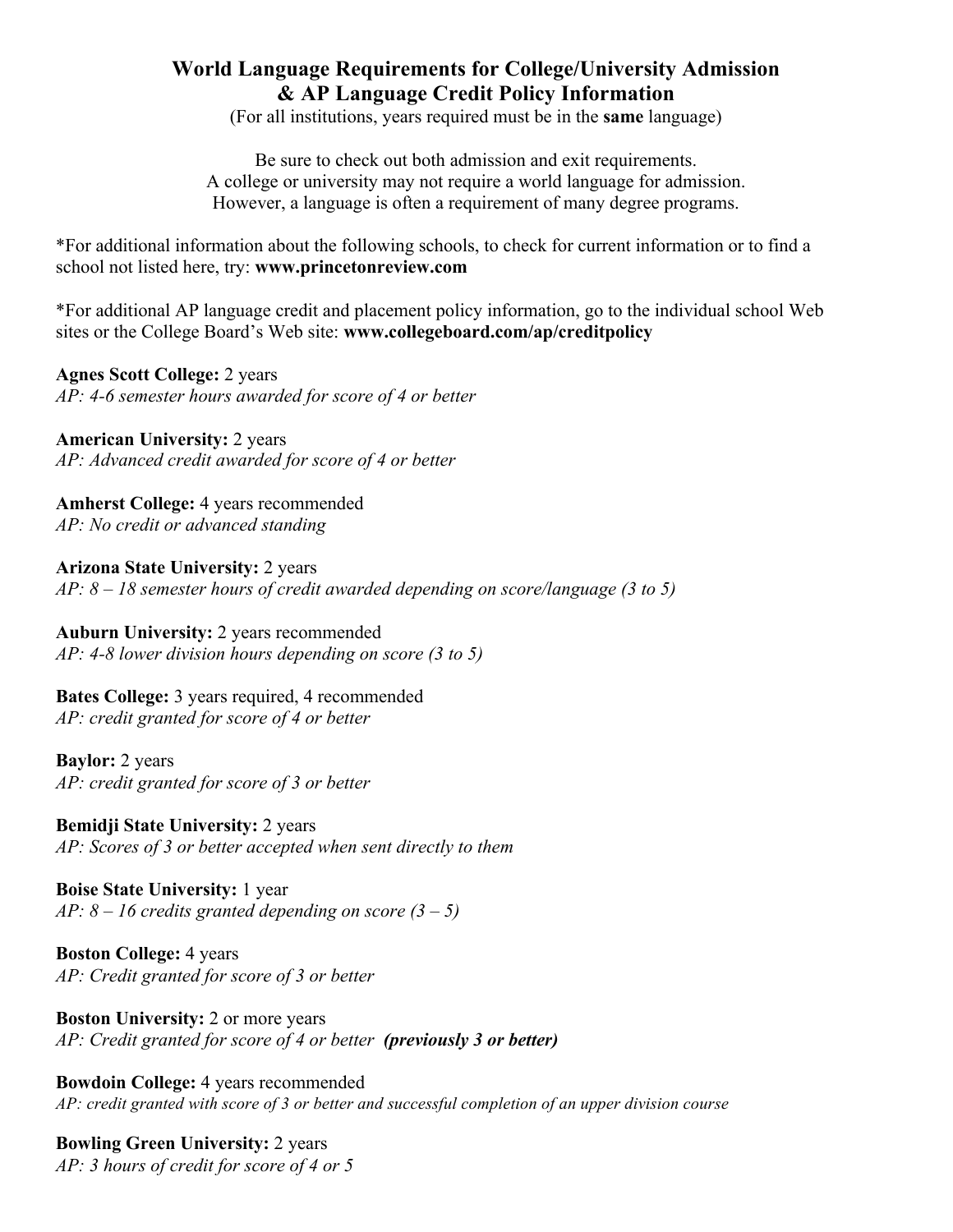**Bradley University:** 2 years *AP: 3 hours granted with minimum score of 3*

**Brandeis University: 3 or more years** *AP: 1 semester course credit except for French and German language*

**Brigham Young University (all):** 2 years required, 4 recommended *AP: Credit granted for score of 3 or better*

**Brown University:** 3 years required, 4 recommended *AP: Course credit may be granted, scores must be sent directly to them*

**Bryn Mawr College:** 3 years recommended *AP: 1 unit granted for score of 4 or better*

**Caltech:** not specified *AP: Course credit and/or placement in an accelerated program is sometimes granted as deemed appropriate by the department faculty.*

**Cal Poly:** 2 years required, 4 recommended *AP: Credit granted for score of 3 or better*

**Cal State Polytechnic, Pomona:** 2 years required, 4 recommended *AP: 4 or 9 units, depending on score and exam*

**Cal State, Long Beach:** 2 years *AP: Up to 6 semester units granted with a score of 3 or better*

**Cal State, Chico:** 2 years *AP: Up to 8 semester units granted with a score of 3 or better*

**Cal State, Fresno:** 2 years *AP: 3 to 6 semester units granted with minimum score of 3*

**Cal State, Fullerton:** 2 years

**Cal State, Los Angeles:** 2 years *AP: Course credit granted for score of 3 or better*

**Cal State, Sacremento:** 2 years *AP: Up to 6 units granted for score of 3 or better*

**Carleton College:** 2 or more years *AP: 6 credits granted for score of 4 or 5*

**Carnegie Mellon University:** minimum 2 years *AP: Advanced placement and credit granted for scores of 4 or better*

**Carroll College, Helena MT:** 2 years recommended *AP: 6 credits of Spanish granted for minimum score of 3*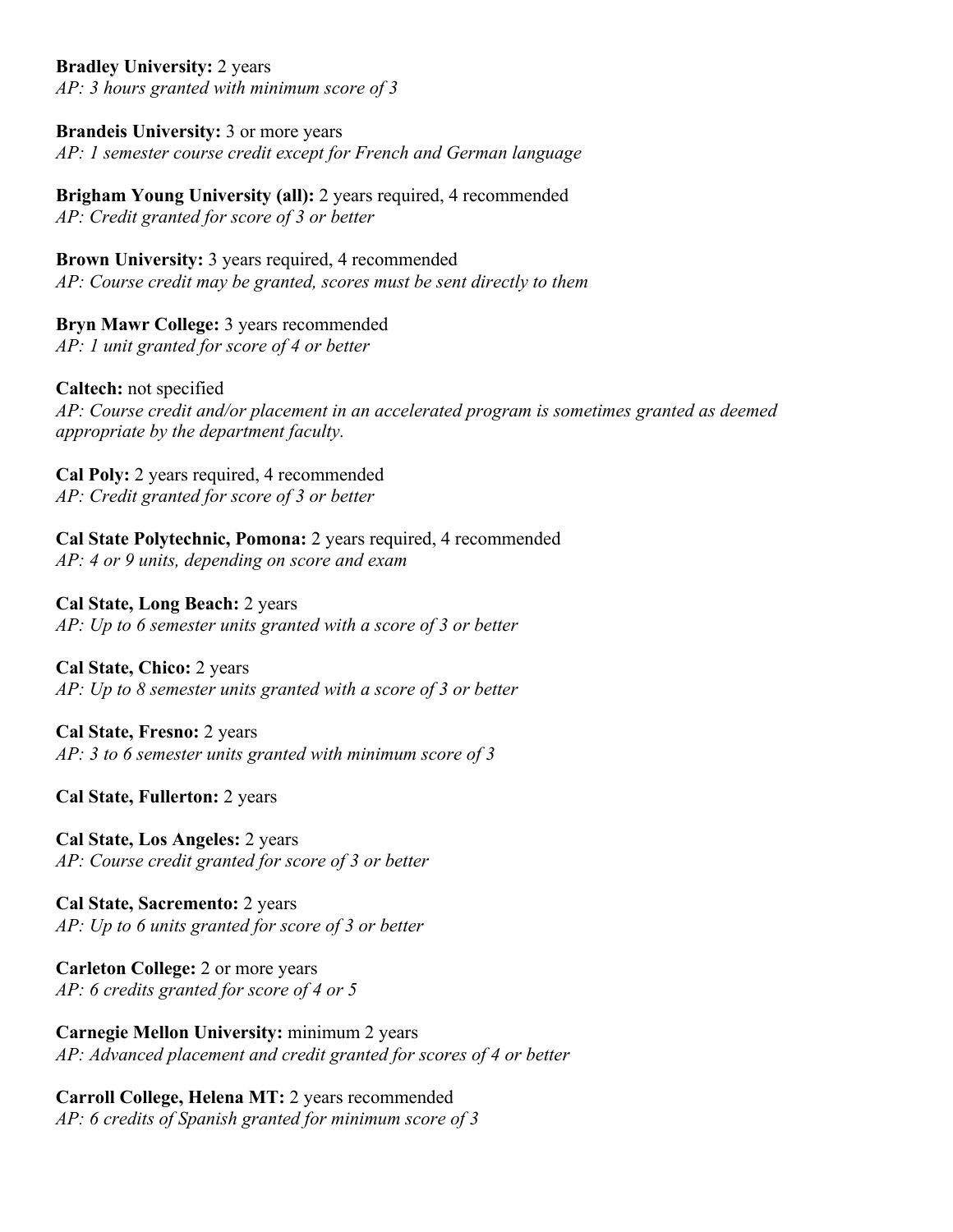# **Case Western Reserve University:** 3 years

*AP: 3 – 6 hours granted for minimum score of 3*

**Centenary College of Louisiana:** 2 years *AP: 8 – 14 credit hours granted for minimum score of 3*

**Clemson University:** 3 years *AP: 8 – 14 credit hours granted for minimum score of 3*

**Central Washington University:** 2 years *AP: Maximum 15 total credits granted for score of 4 or 5*

**Chapman University:** 2 years *AP: 3 – 6 credits granted for minimum score of 3*

**Claremont McKenna:** 3 years required, 4 recommended *AP: Advanced placement for score of 4 or better*

**Coe College:** 2 years *AP: Credit and advanced standing awarded for score of 4 or better*

**Colby College:** 3 years required, 4 recommended *AP: Credit granted for score of 4 or better. Scores of 3 considered.*

**Colgate University:** 3 years required, 4 recommended *AP: Credit may be considered. Minimum score not specified.*

**Colorado College:** not specified *AP: One to two units for minimum score of 3*

**Colorado State University:** 2 years *AP: Credit and advanced placement awarded for minimum score of 3*

**Columbia University:** 4 years recommended *AP: 3 credits for a score of 5*

**Concordia, Irvine:** 2 years *AP: Specific information available from the Registrar's Office or advisor.*

**Cornell University:** 3 years *AP: 3 credits granted for score of 4 or better*

**Creighton University:** 2 years *AP: 3 – 6 credits for minimum score of 3*

**Dartmouth University:** 3 years *AP: Credit and/or exemption from language requirement for score of 4 or better*

**Davidson College:** 2 years required, 4 recommended *AP: Credit granted for score of 4 or better*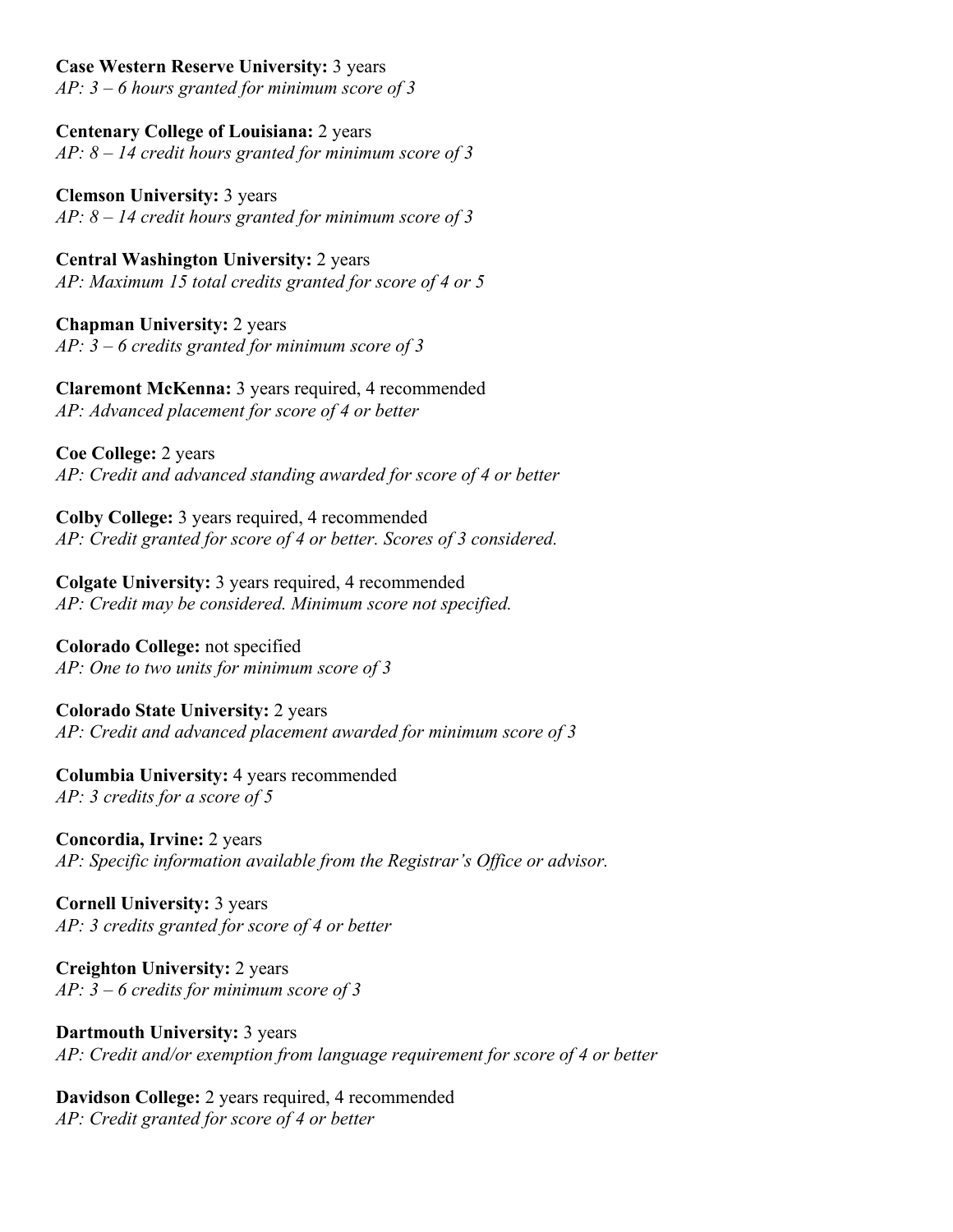**DePaul University:** 2 years *AP: 4 – 12 credits with a minimum score of 3*

**DePauw University: 2 years required, 4 recommended** *AP: 1 course credit for score of 4 or better*

**DeVry Institute:** not specified

**Dickinson College:** 3 years *AP: Credit for score of 4 or better, score of 3 needs to see department*

**Drake University:** 2 years *AP: 8 hours earned for score of 3 or better*

**Duke University:** 3 years required, 4 recommended *AP: Credit granted for score of 4 or better*

**East Carolina University: 2 or more years** *AP: 12 credits for minimum score of 3*

**Eastern Oregon University: 2 years** 

**Embry-Riddle:** 2 years recommended

**Emory College:** 2 years *AP: 4 semester hours granted for score of 4 or 5*

**Evergreen State University:** 2 years

**Fordham University:** 2 years *AP: Credit awarded for score of 3 or better*

**Fort Lewis College:** 2 years *AP: Advanced placement considered*

**Furman University:** 2 years *AP: 4 credits for a score of 4 or higher*

**George Fox University:** 2 years *AP: 6 credits granted for score of 3 or better*

**George Mason:** 2 years *AP: 3 – 12 credits for score of 3 or better*

**Georgetown University:** 2 years required, 4 recommended *AP: Credit granted for score of 4 or 5*

**George Washington University:** 2 years required, 4 recommended *AP: 3 – 6 credits awarded for score of 4 or 5*

**Gonzaga:** 2 years required, 4 recommended *AP: 4 – 8 credits for score of 4 or better (no credit offered for certain lit exams)*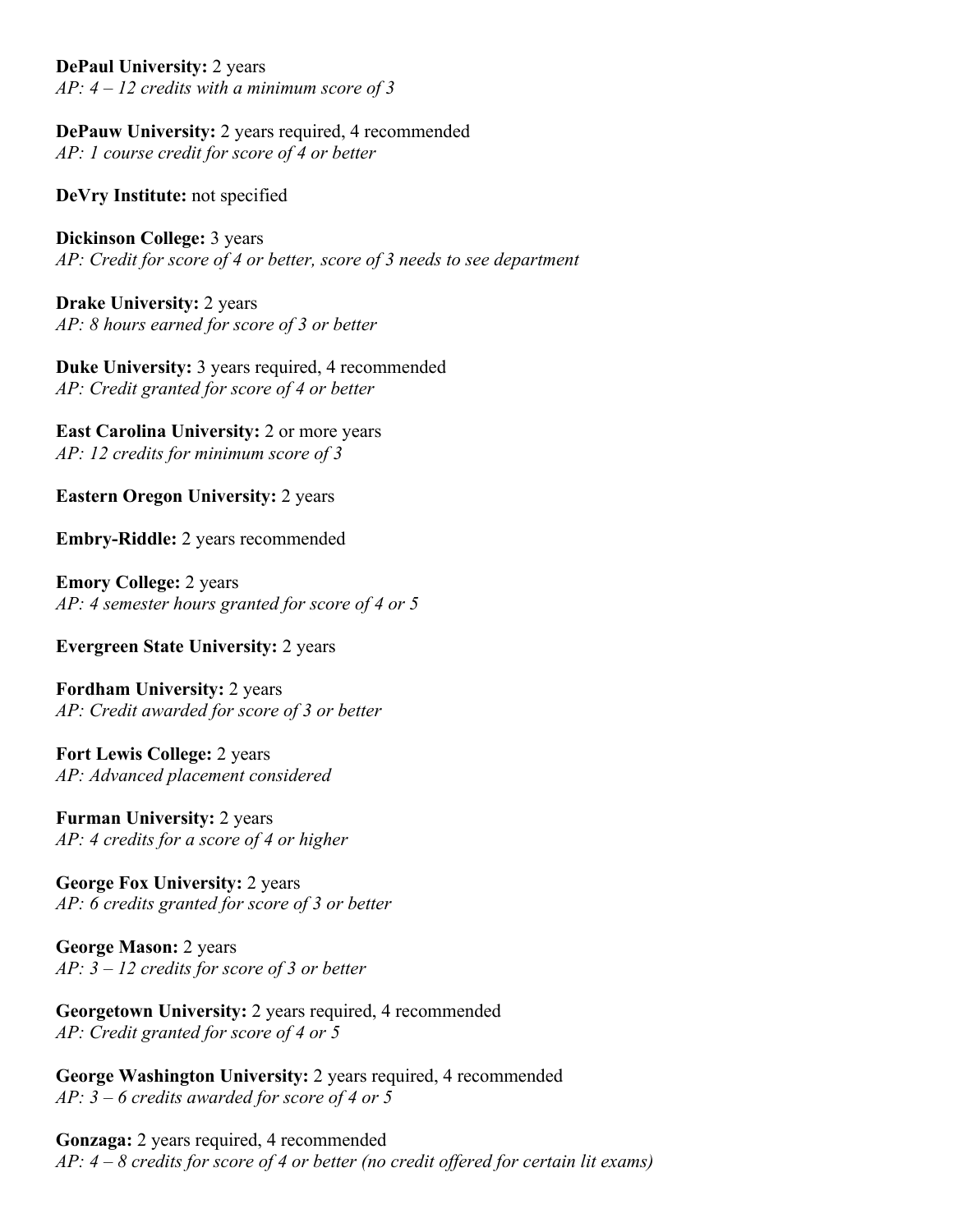**Grinnell College:** 3 years *AP: 4 credits granted for score of 3 or better*

**Gustavus Adolphus College:** 2 years required, 3 recommended *AP: Advanced credit granted with score of 4 or better*

**Hartwick College:** 3 years recommended *AP: Advanced placement credit for most scores of 3 or better*

**Harvard University:** 4 years *AP: Scores of 4 or 5 satisfy certain requirements*

**Harvey Mudd:** 2 years

**Hawaii Pacific University:** 1 year recommended *AP: Eligible for transfer credit with score of 3 or better*

**Holy Cross:** 4 years *AP: One unit of credit granted for score of 4 or 5*

**Humboldt State University:** 2 years *AP: 6 semester units of college credit for every score of 3 or better*

**Idaho State University:** 2 years required, 4 recommended *AP: 4 – 16 credits depending on score (minimum 3)*

**Illinois Institute of Tech:** not specified *AP: 3 – 6 credits depending on score (minimum 3)*

**Indiana University:** 3 years *AP: 3 – 9 credit hours depending on language & score (minimum 3)*

**Iowa State University:** 2 years *AP: Course credit granted for score of 4 or 5, some departments consider score of 3*

**James Madison University: 3 years** *AP: 3 credits with minimum score of 4*

**Johns Hopkins University:** 3 to 4 years *AP: 6 credits with score of 4 or 5*

**Kansas State University:** not specified *AP: Placement in a fifth-semester course with minimum score of 3*

**Kent State University:** 2 years *AP: Credit applied toward Liberal Education Requirements*

**Lake Superior State University:** 2 years *AP: Credit granted with minimum score of 3*

Lehigh University: 2 years required *AP: 3 – 8 semester hours for a grade of 4 or 5*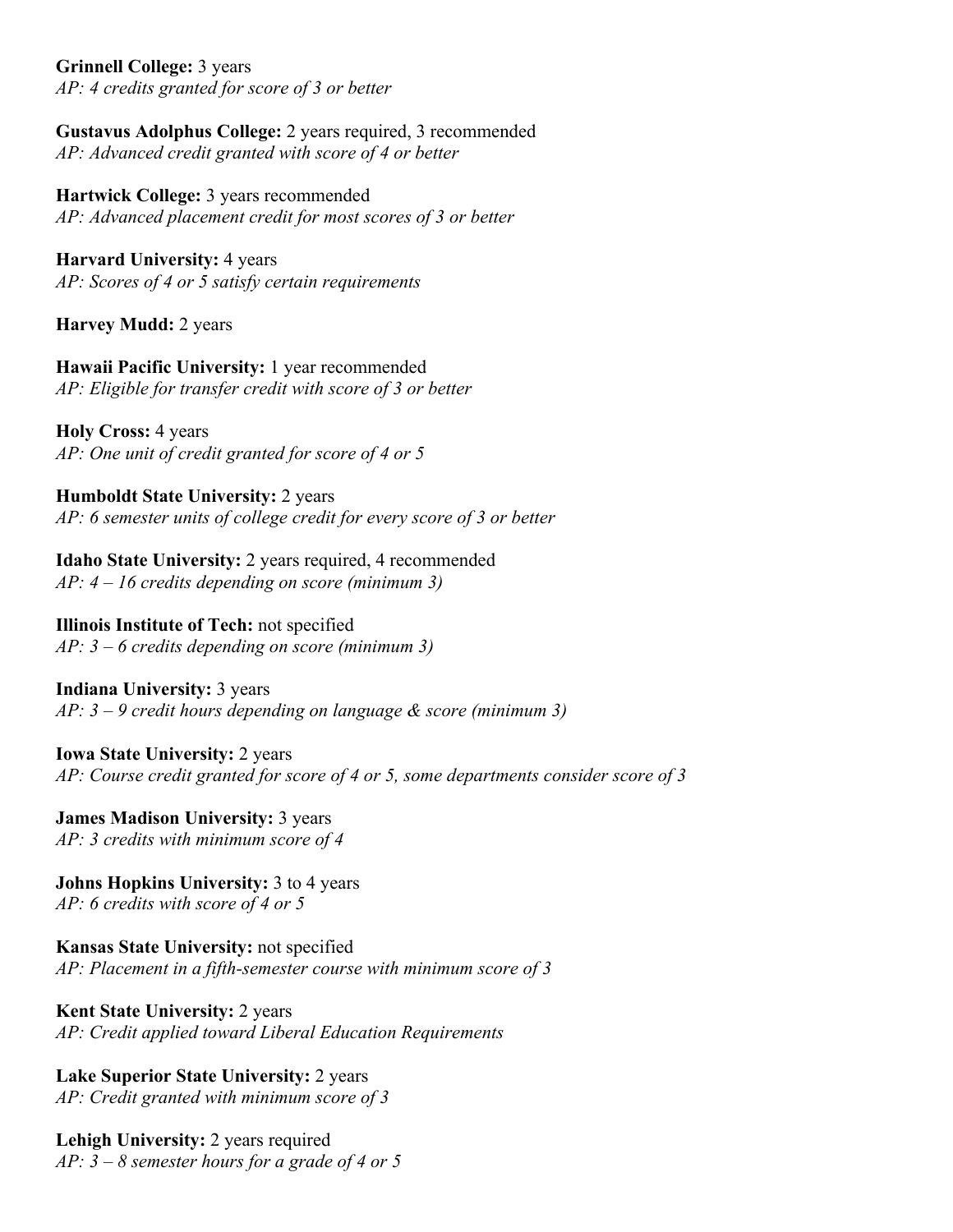**Lewis and Clark:** 2 to 3 years *AP: 4 credits for a score of 4 or 5*

**Linfield College:** 2 to 4 years *AP: Up to 5 credits given for scores of 4 or 5*

**Louisiana State University:** 2 years *AP: 8 – 14 hours of credit for scores of 3 to 5*

**Loyola, Chicago:** 2 years required *AP: 3 – 6 hours granted for scores of 3 to 5. Only scores of 4 or 5 accepted for lit.*

**Loyola, New Orleans:** 2 years

**Loyola Marymount University:** 3 years *AP: 9 sem. hours awarded for score of 4 or above except Latin (3 sem. hours awarded for 4 or more)*

**Macalester College:** 2 years required, 3 recommended *AP: Fulfillment of second language requirement with score of 3 or better*

**Marquette University: 2 years** *AP: 3 – 4 credits for score of 4 or better. Intermediate placement for score of 3*

**Mary Baldwin College:** 2 years *AP: Advanced credit with a score of 4 or 5, must notify Admissions Office as early as possible.*

**MIT:** 2 years recommended *AP: 9 unrestricted elective units for a score of 5*

**Miami University, Ohio:** 2 years *AP: 3 – 6 hours awarded for score of 4 or 5, score of 3 accepted in some cases*

**Michigan Tech University:** 2 years recommended *(previously 1 year recommended) AP: 12 credits with a score of 3 or more and successful completion of two upper division courses*

**Michigan State University:** 2 years *AP: 8 – 16 credits for a score of 4 or higher*

**Middlebury:** 4 years recommended *AP: 1 unit with a score of 4 or 5 and completion of advanced course(s), depending on language*

**Mills College:** 2 to 4 years *AP: 1 credit for score of 4 and 2 credits for score of 5 (French and Spanish only)*

**Minnesota State University, Mankato:** 2 years *AP: 8 credits for score of 3 or better*

**Minnesota State University, Moorehead:** 2 years *AP: 3 or 4 credits awarded for each test, no mention of minimum score required* **Montana State University:** 2 years preferred \*Billings-*AP: 8 – 12 semester hours for min. score of 3* \*Bozeman-AP: *6 – 12 for score of 3 or better, depending on language and test taken*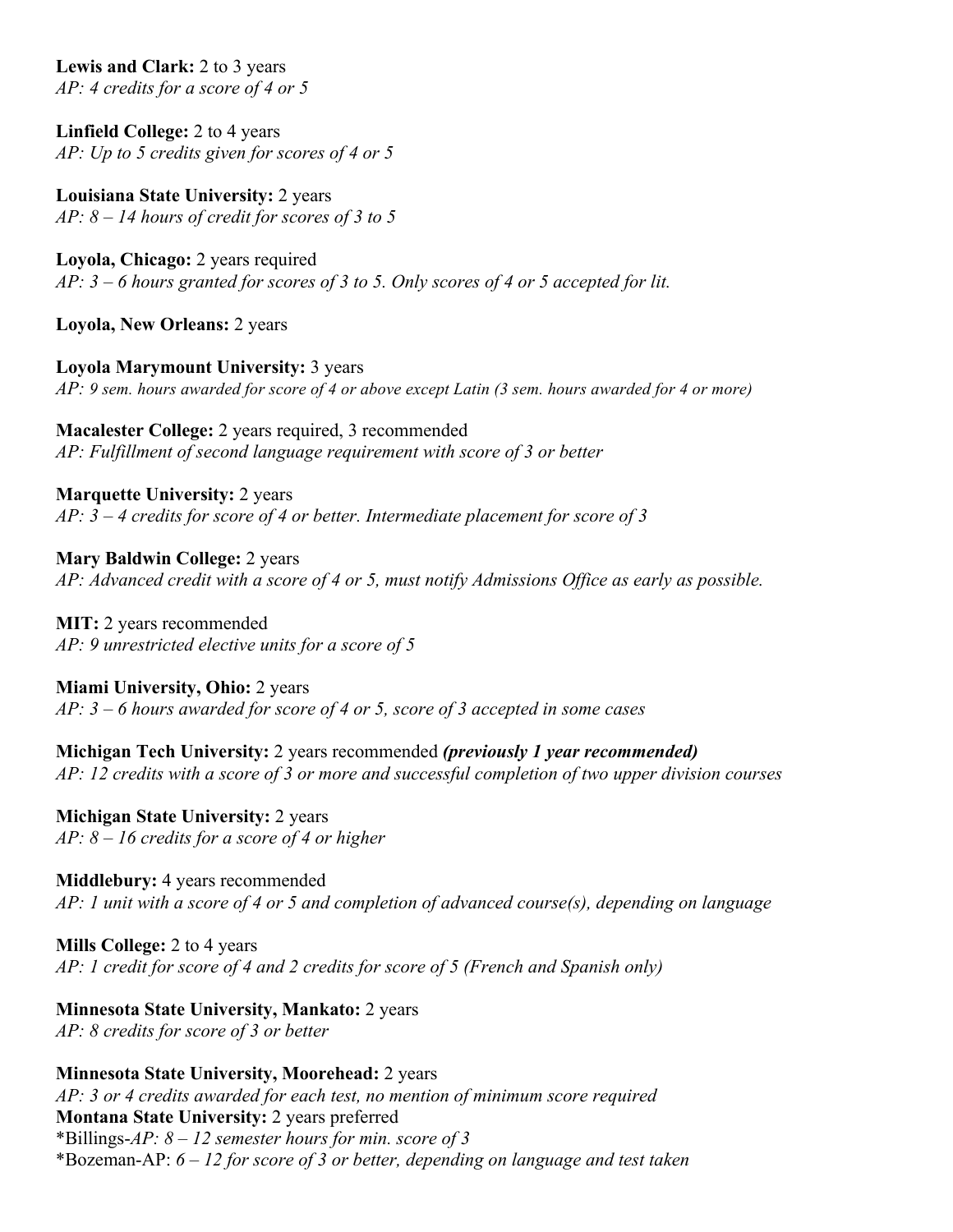**Morehouse College:** 2 years recommended

*AP: credit granted for score of 4 or better, some departments accept a score of 3*

**Mt. Holyoke College:** 3 years recommended *AP: up to 4 college credits awarded for score of 4 or better*

**New Mexico State University:** 1 year *AP: 3 – 4 credits awarded for score of 3 or better*

**New York University:** 3 years *AP: college credit may be received toward degree with score of 4 or better*

**North Carolina State University:** 2 years *AP: 3 – 6 hours of credit granted with score of 4 or 5 and successful completion of upper division course*

**Northern Arizona University:** 2 years *AP: credit and advanced placement with score of 4 or 5, score of 3 subject to review by department*

**Oberlin College: 3 years** *AP: Credit granted but no specific mention of minimum score or number of credits*

**Ohio State University:** 3 years *AP: 15 – 25 quarter hours awarded depending on score, minimum 3*

**Ohio University: 2 years** *AP: 4 quarter hours awarded with minimum score of 3*

**Oklahoma State University: 3 years** *AP: 15 semester hours awarded with minimum score of 3*

**Oregon State University: 2 years** *AP: score of 2, waive 111,112 & 113. 8 – 15 credits awarded for score of 3 or better*

**Pacific Lutheran University: 2 years required, 3 recommended** *AP: 4 credits with a score of 4 or 5*

**Pacific University: 2 years recommended** *AP: 3 credits for a score of 4 or 5*

**Penn State University: 2 years** *AP: 12 – 20 general credits awarded depending on score*

**Pepperdine University: 2 years recommended** *AP: 4 credits with minimum score of 3*

**Pomona College:** 3 years required, 4 recommended *AP: 1 full credit for score of 4 or 5*

**Portland State University:** 2 years *AP: 12 – 20 credits for minimum score of 3 on language exam, 4 credits in Spanish lit with 4 or 5*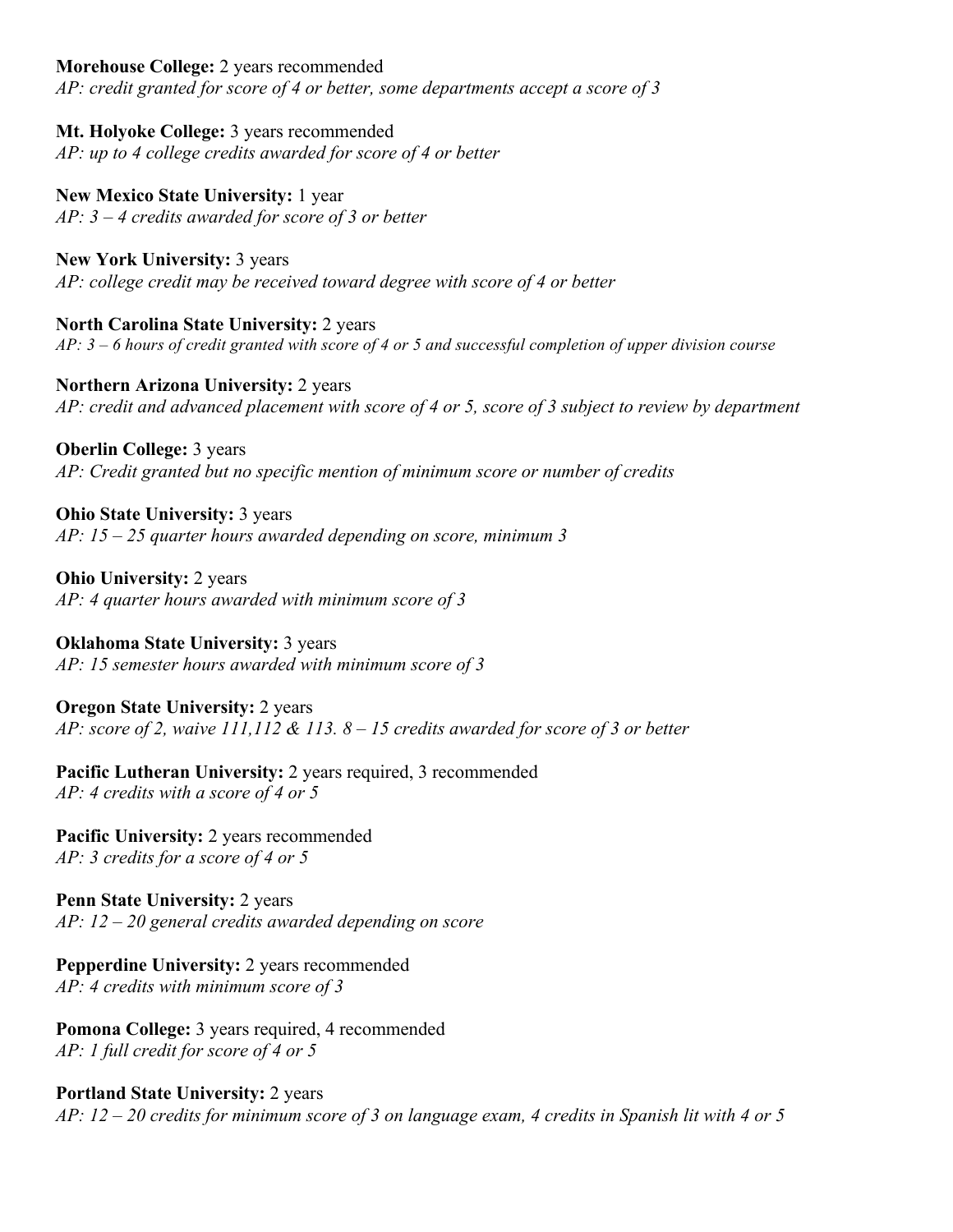**Princeton University: 4 years recommended** *AP: 2 units with minimum score of 4*

**Purdue University:** 2 years *AP: 6 – 12 semester hours with a score of 4 or 5*

**Randolph-Macon College:** 2 years required, 3 or more recommended *AP: Full year of credit granted for score of 4 or 5, score of 3 reviewed by department*

**Reed College:** 2 years required, 4 recommended *AP: 1 unit of AP credit for each exam with minimum score of 4*

**Regis College:** 2 years *AP: college credit granted with score of 3 or above. Some departments only accept 4 or 5*

**Rensselaer Polytech Institute:** not specified *AP: 3 credit hours with minimum score of 4*

**Rice University:** 2 years *AP: 8 semester hours with minimum score of 4*

**Rutgers:** 2 years *AP: Degree credit awarded for score of 4 or 5*

**San Diego State University:** 2 years *AP: 6 semester units of credit with minimum score of 3*

**San Francisco State University:** 2 years *AP: 6 semester units with minimum score of 3*

**San Jose State University:** 2 years *AP: 6 semester units with minimum score of 3*

**Santa Clara University:** 2 years required, 3 recommended *AP: 4 quarter units with minimum score of 4*

**Sarah Lawrence College:** 2 years required, 4 recommended Scripps: 3 to 4 years *AP: Scores of 4 or 5 will be considered for credit*

**Seaton Hall:** 2 years *AP: credit for scores of 4 or 5 and enrollment in upper division courses*

**Seattle Pacific University:** 3 years *AP: 5 – 15 credits depending on score, minimum 3*

**Seattle University:** 2 years *AP: 5 – 10 credits granted depending on score, minimum 3*

**Skidmore College: 3 or more years** *AP: up to 6 semester hours of credit for scores of 4 or 5*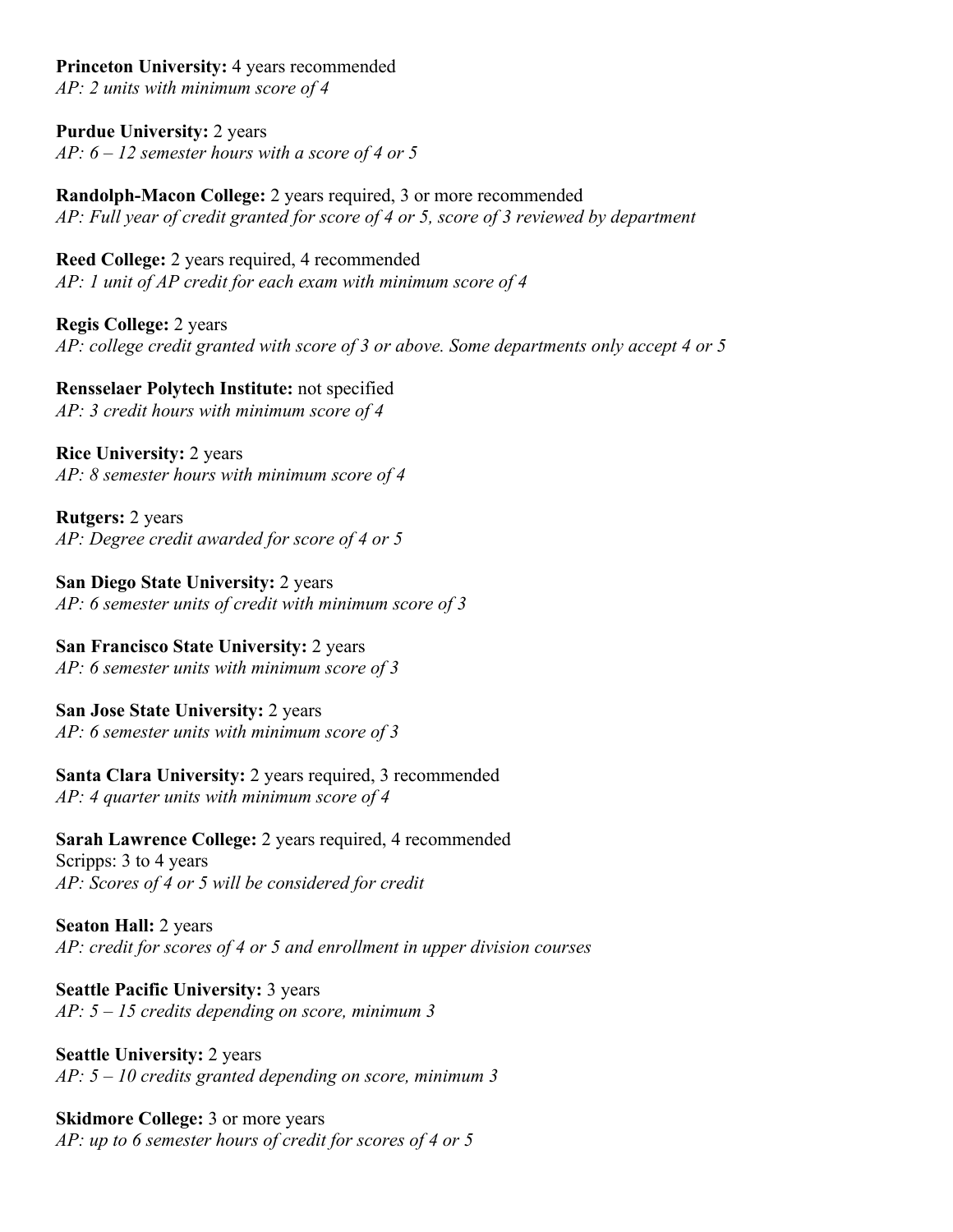#### **Smith College:** 3 years recommended

*AP: credits are recorded for scores of 4 or 5 on most AP exams, subject to review by department*

**Sonoma State University:** 2 years *AP: up to 6 semester units of university credit granted for minimum score of 3*

**South Dakota State University:** not specified *AP: 3 – 4 semester hours depending on score, minimum 3*

**Southeast Missouri State University:** 3 years *AP: credit granted for scores of 3 and above*

**Southern Methodist University:** 2 years *AP: 12 – 14 hours with minimum score of 4*

**Spelman College:** 2 years *AP: registrar determines amount of credit, must have score of 3 or better*

**St. Cloud State University:** 2 or more years *AP: credit may be granted with evidence of a score of 3 or higher*

**St. Johns, Anapolis:** 2 years required, 4 recommended *AP: no credit for AP*

**St. Johns, Santa Fe:** 2 years required, 4 recommended *AP: no credit for AP*

**St. Mary's University of Minnesota:** not specified *AP: credit may be requested with minimum score of 3*

**St. Olaf:** 2 to 4 years recommended *AP: credit awarded for scores of 4 or 5 and successful completion of upper division course(s)*

#### **Stanford University:** 3 years required, 4 recommended *AP: 10 quarter units with score of 4 or 5*

**Swarthmore College:** 3 years *AP: 1 credit with score of 4 or 5 and successful completion of a language course at the college*

**Sweet Briar:** 2 years *AP: encouraged and considered for admission*

**Syracuse University: 2 years required, more recommended** *AP: 4 credits with minimum score of 3*

**Temple University:** 2 to 3 years recommended *AP: 3 or 6 credits depending on test, no mention of minimum score*

**Texas A & M:** 3 years *AP: 3 – 11 depending on language, test and score, minimum 3*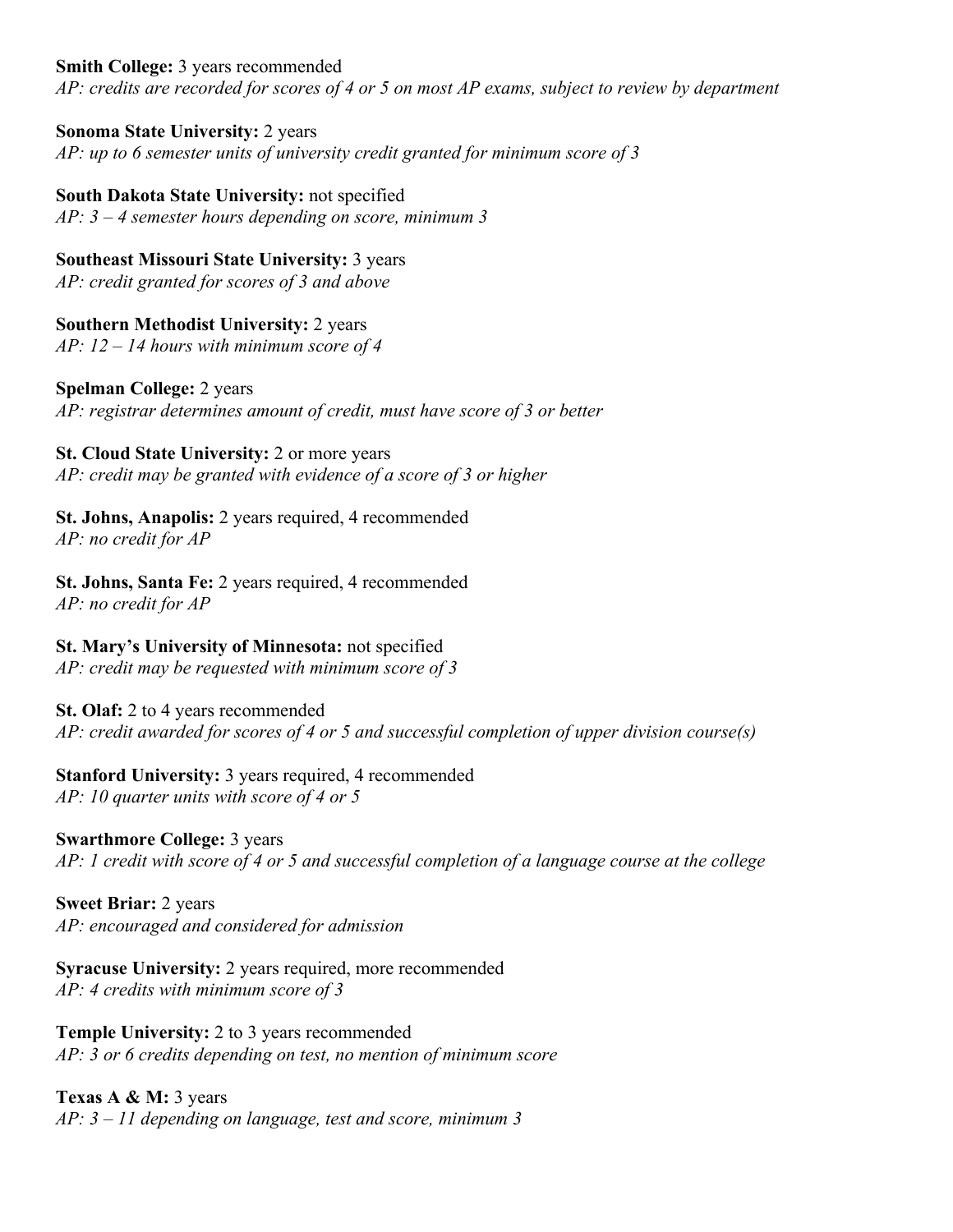#### **Texas Christian University:** 2 years

*AP: 6 – 12 with minimum score of 3*

**Texas State University – San Marcos:** 2 years *(formerly Southwest Texas State Univ.) AP: 14 hours of credit with minimum score of 3*

**Texas Tech:** 2 years *AP: 10 – 16 semester hours with minimum score of 2*

**Trinity University, San Antonio, TX:** 3 years *AP: 3 credit hours with score of 4 or 5*

**Tufts University:** 3 years recommended *AP: exemption from language requirement and acceleration credit, no mention of minimum score*

**Tulane University:** 2 years required, 3 recommended *AP: 4 credits with score of 4 or better*

**Tuskegee University:** 4 elective courses including world language or computers required *AP: up to 12 college credit hours may be received depending on score, minimum 3*

**University of Alabama:** 2 to 3 years preferred *AP: 4 or 8 credits depending on test, minimum score of 3*

**University of Alaska, Anchorage** *AP: credit awarded for score of 3 or better*

**University of Arizona:** 2 years *AP: 8 – 16 units depending on language and test, minimum score of 3. Score of 2 satisfies lang. requirement*

**University of Arkansas:** 2 years recommended *AP: credit for minimum score of 3*

**University of California, Berkeley:** 2 years required, 3 recommended *AP: 5.3 semester units with minimum score of 3*

**University of California, Los Angeles:** 2 years required, 3 recommended *AP: 8 units with minimum score of 3*

**University of California, Santa Barbara:** 2 years required, 3 recommended *AP: 8 units with minimum score of 3 (4 for Latin)*

**University of California, San Diego:** 2 years required, 3 recommended *AP: 8 units with minimum score of 3*

**University of California, Santa Cruz:** 2 years required, 3 recommended *AP: 8 units with minimum score of 3*

**University of Chicago:** 3 years recommended *AP: credit granted with score of 4 or 5, amount depends on score*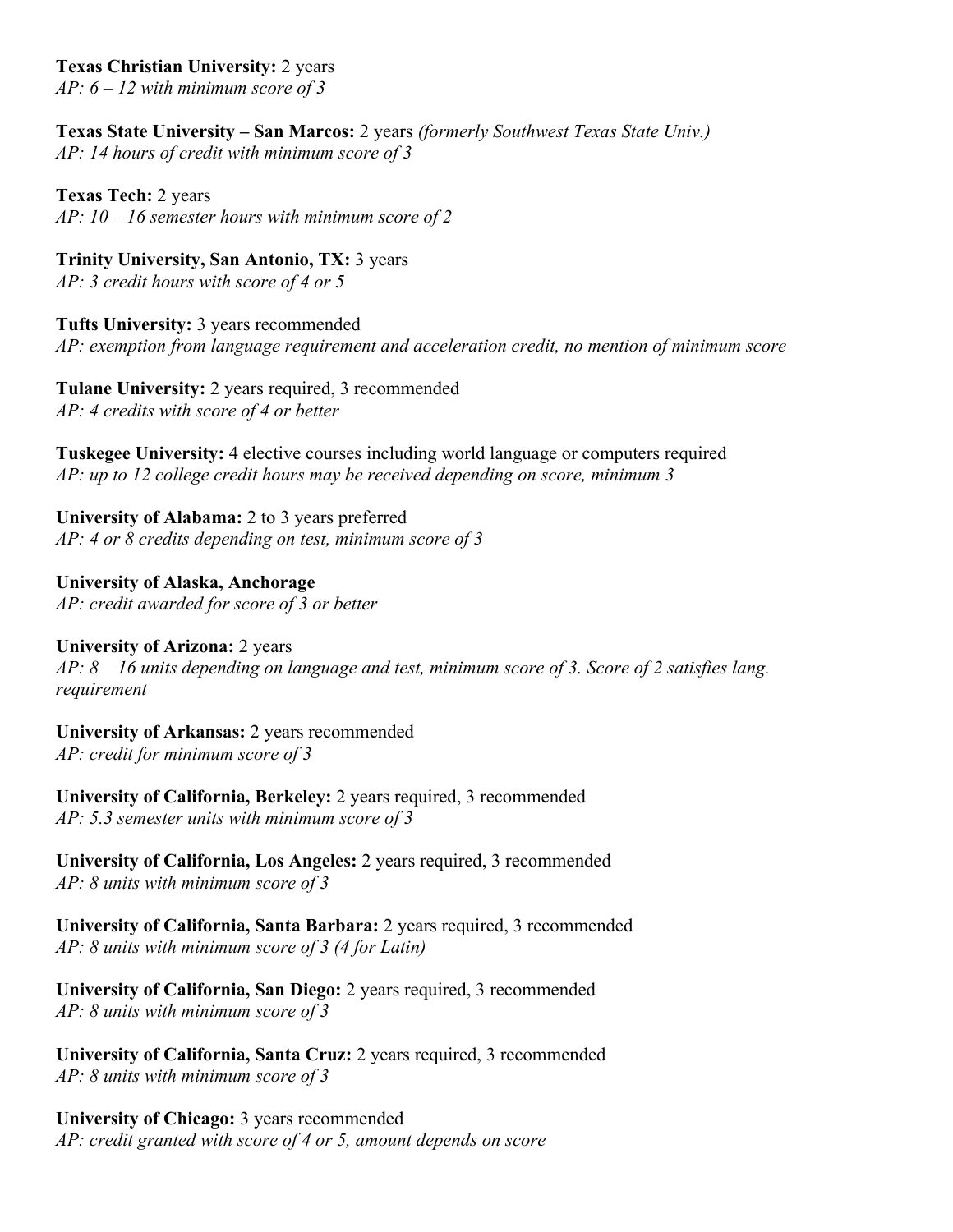**University of Cinncinati:** 2 years

*AP: 12 or more quarter hours granted depending on score, minimum 3*

**University of Colorado:** 3 years

\*Boulder -*AP: 3 – 11 credit hours depending on language and score, minimum 3* \*Colorado Springs – *AP: 3 – 6 semester hours depending on score, minimum 3*

**University of Connecticut:** 2 years required, 3 recommended *AP: 3 – 6 credits granted depending on score and language, minimum 4*

**University of Denver:** 3 years recommended *AP: 4 – 12 hours granted, depending on score, minimum 3*

**University of Florida:** 2 years *AP: up to 3 credits granted with minimum score of 3*

**University of Georgia:** 2 years *AP: credit granted with minimum score of 3, amount depends on language and score*

**University of Hawaii:** 2 years recommended

\*Honolulu - *AP: 3 credits with minimum score of 4* \*Manoa – *AP: same* \*Hilo – *AP: decisions are made by faculty, consult department chair* \*Lihue – *AP: see counselor or admissions office*

**University of Houston:** 2 years or more recommended *AP: 3 – 6 credits depending on language/score, minimum 3*

#### **University of Idaho:** 1 year

*AP: 4 or 8 credits depending on score, minimum 4*

**University of Iowa:** 2 years required, 4 years recommended *AP: check with advisor*

**University of Kansas:** 2 years recommended *AP: 3 – 6 hours depending on language/score, minimum 3*

#### **University of Kentucky:** 2 years

*AP: 3 – 6 credit hours depending on language/score, minimum 3*

**University of Maine:** 2 years required *AP: 3 or 6 credits depending on test, minimum score of 3*

# **University of Maryland:** 2 years required

\*Baltimore - *AP: 4 or 6 units depending on score, minimum 3. Course exemption for 4 or better* \*College Park – *AP: 3 to 6 credits with minimum score of 4* \*Eastern Shore – *AP: credit may be earned, no mention of minimum score*

# **University of Massachusetts:** 2 years required

\*Amherst – *AP: 3 or 6 credits depending on score, minimum 3* \*Lowell – *AP: 3 – 6 credits with minimum score of 4, may take another test for additional credit*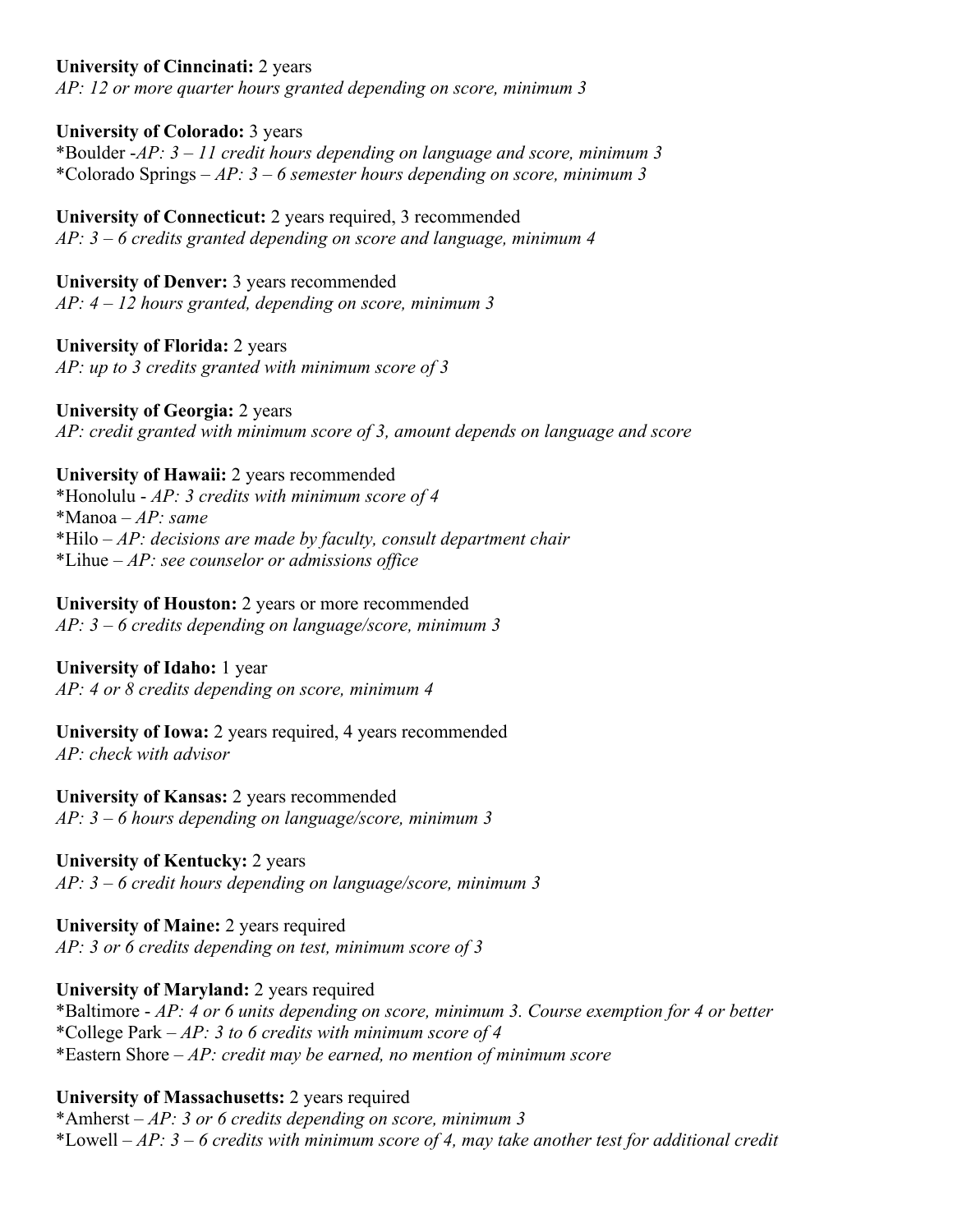## **University of Miami:** 2 years recommended

*AP: college credit may be received, no mention of minimum score*

# **University of Michigan:** 2 years required, 4 recommended

*AP: 3 credits for minimum score of 3*

**University of Minnesota:** 2 years required

\*Crookston- *AP: 3 or 4 credits for a minimum score of 3* \*Duluth – *AP: 8 – 12 credits depending on score, minimum 3 (4 credits in Latin)* \*Morris – *AP: 4 – 8 credits depending on test and score, minimum 3 (4 credits in Latin)* \*Twin Cities – *AP: 3 credits granted for lit with score of 3 or better. No credit granted for lang. test*

**University of Mississippi:** 1 year required, 2 recommended *AP: 3 or 6 credit hours for score of 4 or 5. Score of 3 accepted for Latin*

**University of Missouri:** 2 years required \*Columbia – *AP: 3 credits granted for score of 3 or better* \*Kansas City – *AP: 3 or 8 hours with score of 5*

**University of Missouri, Rolla:** 2 years *AP: 8 – 15 semester hours, depending on language, test, score (minimum 3)*

**University of Montana:** not specified

**University of Nebraska:** 2 years \*Lincoln – *AP: 3 credit hours for Latin with minimum score of 3* \*Omaha – *AP: credit may be granted, check with advisor*

**University of Nevada, Las Vegas:** not specified

*AP: 3 or 6 credits with minimum score of 3*

**University of Nevada, Reno:** not specified *AP: 8 or 14 credits (6 in Latin) with minimum score of 3*

**University of New Hampshire:** 3 or more years recommended *AP: 4 credits with score of 4 or 5 in French & German, score of 3 accepted for Latin & Spanish*

**University of New Mexico:** 2 years required *AP: 3 – 18 depending on language, score and test, minimum score of 3*

**University of North Carolina:** 2 years required, more recommended \*Asheville – *AP: 3 credits with minimum score of 3* \*Chapel Hill – *AP: 6 or 9 credits depending on score, minimum 3* \*Charlotte – *AP: 6 hours granted with minimum score of 3* \*Greensboro – *AP: 3 or 6 credits with minimum score of 3 (4 in lit)* \*Wilmington – AP: *same as Greensboro*

**University of Northern Colorado:** not specified *AP: 3 or 6 hours depending on score, minimum 3*

**University of Notre Dame:** 2 years required, 4 recommended *AP: see school's web site*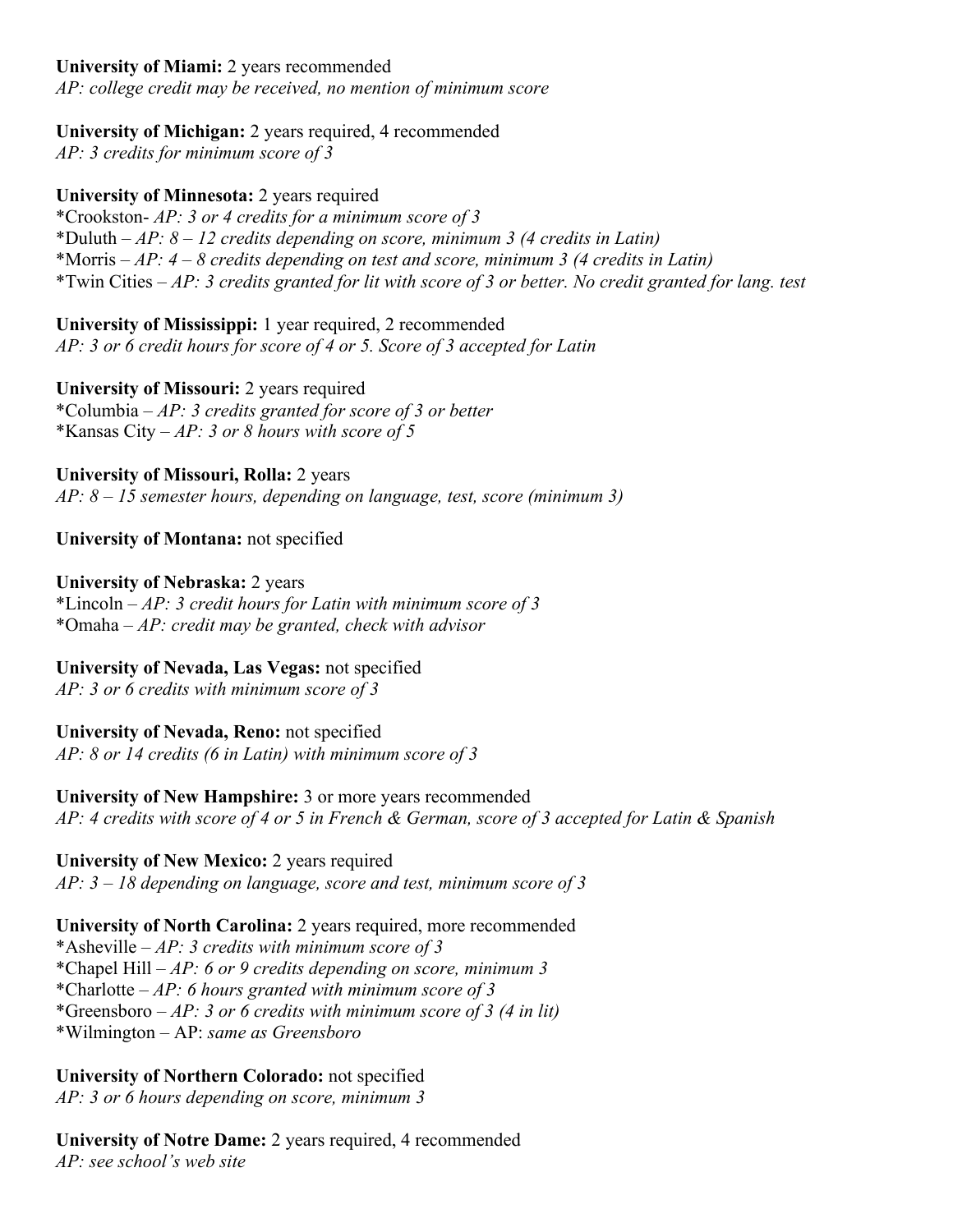# **University of Oklahoma:** 3 years recommended

*AP: credit granted depending on score, minimum 3*

**University of Oregon:** 2 years required *AP: 8 – 16 term credits, depending on language and score, minimum 3*

**University of the Pacific:** 2 years recommended *AP: 4 Pacific Credits with score of 4 or 5*

**University of Pennsylvania:** 4 years recommended *AP: 1 credit with a score of 5, no credit for score of 4, but fulfills language requirement*

**University of Portland:** not specified *AP: credit may be received with permission from academic dean and department head*

**University of Puget Sound:** 3 years recommended *AP: 1 unit with a score of 4 or 5 in French, German & Spanish. 2 units with a 3,4 or 5 in Latin*

**University of San Diego:** 4 years recommended *AP: advanced placement college credit may be granted for scores of 3 and above*

**University of San Francisco:** 2 years recommended *AP: 8 units with minimum score of 3*

**University of Southern California:** 2 years required, 3 recommended *AP: 4 semester units granted for minimum score of 3*

**University of South Carolina:** 2 years recommended

*AP: college credit earned for score of 3 or better*

**University of South Dakota:** not specified *AP: 3 – 6 credit hours depending on score, minimum 3*

# **University of Tennessee:** 2 years required

\*Chattanooga – *AP: 14 hours for French, German & Spanish with score of 4 or 5 and 4 years of high school credit in the same language* \*Knoxville – *AP: credit given, amount depends on language and score, minimum 3 for some languages and 4 for others* \*Martin – *AP: credit given for minimum score of 3*

**University of Texas:** 2 years required, 3 recommended

\*Arlington – *AP: credit awarded for certain scores on certain tests* \*Austin – AP: *courses and credit earned depending on test and score, some scores of 2 accepted* \*Brownsville – *AP: credit granted based on score, minimum not specified* \*Dallas – *AP: credit granted for minimum score of 3* \*El Paso – *AP: 12 – 18 credit hours granted depending on score, minimum 3* \*Pan American – *AP: 3 – 12 credit hours, depending on language, score and test, minimum 3* \*Permian Basin – *AP: 4 – 14 hours depending on score, minimum 2* \*San Antonio – *AP: check with office of admissions*

**University of Utah:** 2 years required *AP: 8 semester hours awarded with minimum score of 3*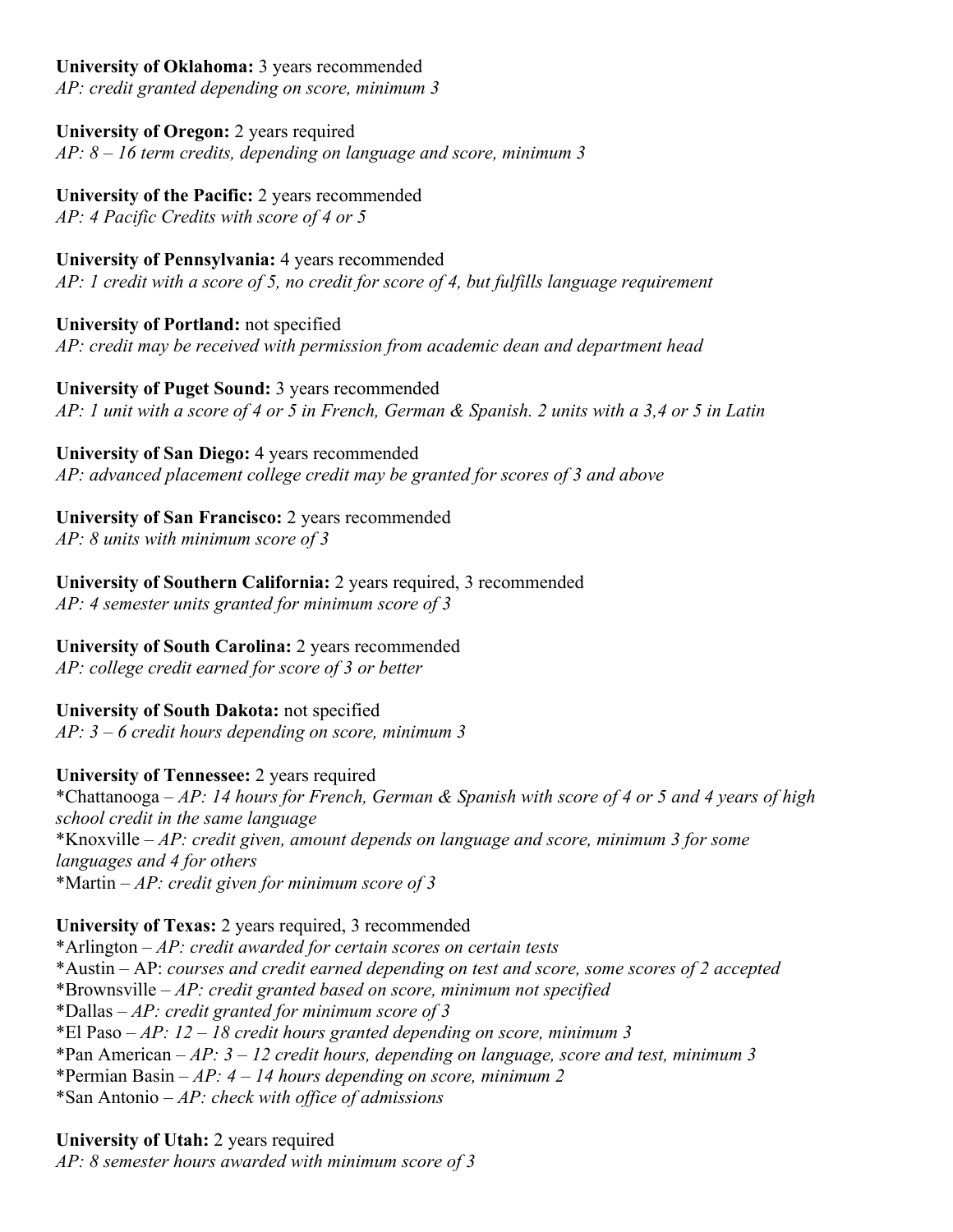#### **University of Vermont:** 2 years required

*AP: 3 or 6 credits depending on test and score, minimum 3*

**University of Virginia:** 2 years required, 5 recommended *AP: course exemption for a score of 3, 3 or 6 credits for score of 4 or 5*

**University of Washington:** 2 years required, 3 recommended/preferred *AP: 5 – 15 credits depending on score, minimum 3*

**University of Wisconsin:** not specified *AP (all campuses have the same policy): 4 – 12 credits depending on score, minimum 3*

**University of Wyoming:** not specified *AP: 4 – 12 credits depending on score, minimum 3*

**United States Military Academy, West Point:** 2 years recommended

**United States Air Force Academy:** 2 years recommended

**United States Naval Academy:** 2 years recommended

**Utah State University:** 2 years recommended

**Vanderbilt University:** 2 years required, 3 recommended *AP: 4 – 8 hours depending on score, minimum 4*

**Vassar:** 3 years required, 4 recommended *AP: Maximum 4 credits allowed depending on score*

**Villanova:** 2 years required, 4 recommended *AP: credit may be received for scores of 4 or 5*

**Washington and Lee:** 2 years required, 3 recommended *AP: credit awarded for scores of 4 and 5*

**Washington State University:** 2 years required *AP: credit awarded for minimum score of 3*

**Washington University, St. Louis:** 2 years recommended *AP: 6 units awarded with minimum score of 3*

**Wellesley College:** 4 years recommended *AP: 1 unit for most exams with a score of 5*

**Wesleyan University:** 3 years required, 4 recommended

**Wheaton College:** 2 years recommended *AP: credit may be earned for scores of 4 or 5*

**Whitman College:** 2 years recommended *AP: 4 or 8 credits depending on score, minimum 4*